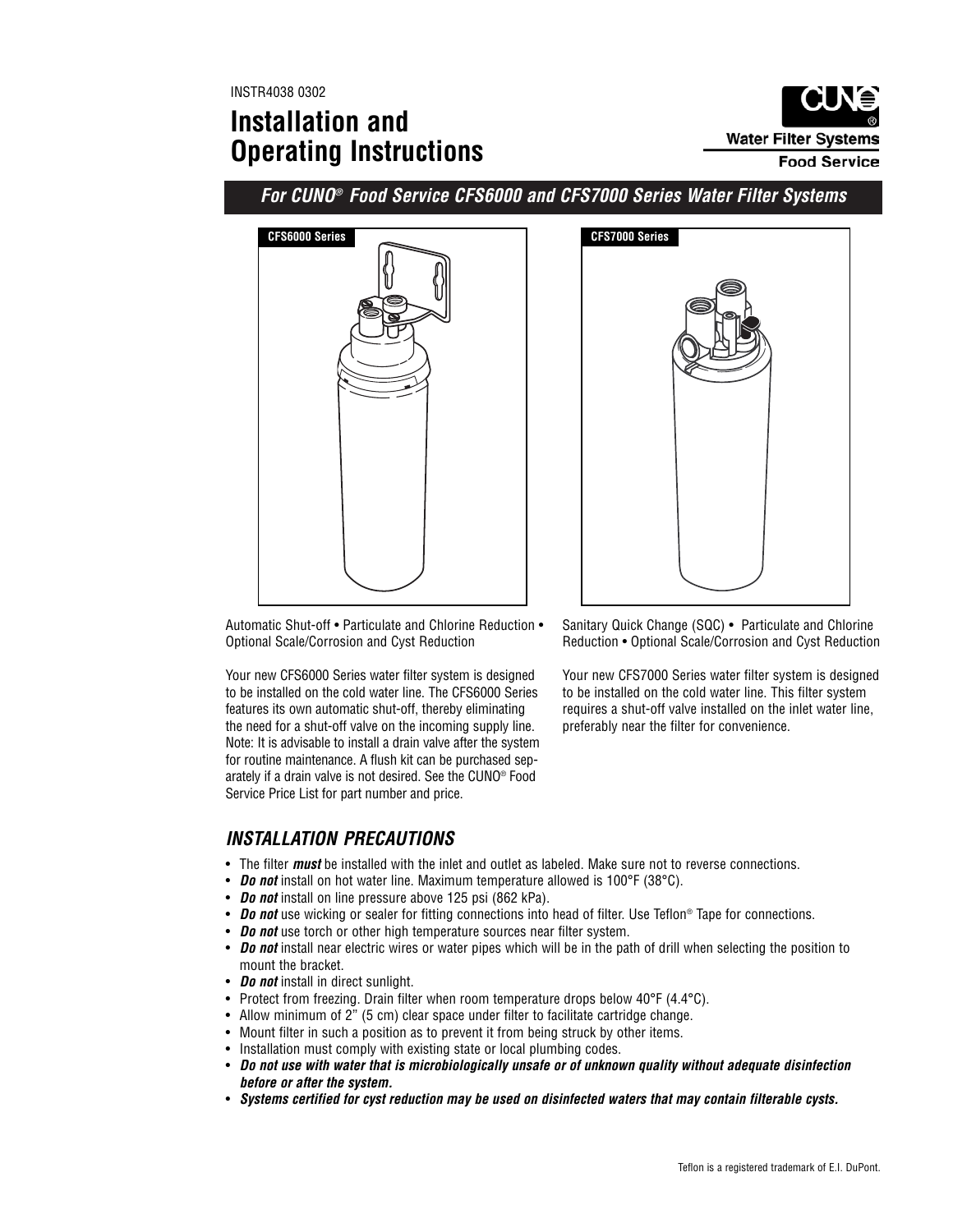## **Installing CFS6000 Series**



### **Procedure for Installing CFS6000 and CFS7000 Series Filter Systems**

Before starting, close shut-off valve on cold water line

CFS6000 series and CFS7000 series - Bracket can be installed either up or down.

- **Step 1.** Attach the mounting bracket to the filter head with the two mounting screws (provided).
- **Step 2.** Install filter cartridge into filter head. (See Replacement Cartridge Change Instructions). Position filter bracket by holding it up against the mounting surface. Allow at least 2" (5 cm) of clearance below the cartridge to facilitate cartridge removal. Mark the mounting hole locations onto the mounting surface. Secure bracket to mounting surface using appropriate mounting hardware. The unit may be mounted either vertically or horizontally.
- **Step 3. CFS6000 Series -** The inlet/outlet connections are 3/8" female pipe threads. Appropriate fittings/piping/ tubing tools vary by requirements of each installation. The CFS6000 Series contains an internal shut-off valve in the filter head, therefore, no external shut-off valve is required. Be sure to always use Teflon® tape to seal tapered threads. **Important: Do not use acid base pipe sealers or wicking on plastic filter head.**

**CFS7000 Series -** The inlet/outlet connections are 3/8" female pipe threads. Appropriate fittings/piping/ tubing tools vary by requirements of each installation. Shut-off valves should be installed on both the inlet and outlet water lines. Be sure to always use Teflon® Tape to seal tapered threads. **Important: Do not use acid base pipe sealers or wicking on plastic filter head.** 

**Step 4.** Make any required connections and pressurize system to check for leaks. If none are apparent, flush new cartridge for a minimum of five minutes to remove any trapped air or carbon fines. The filter system is now ready for service.



**Installing CFS7000 Series**



**Step 1 Step 2 Step 3**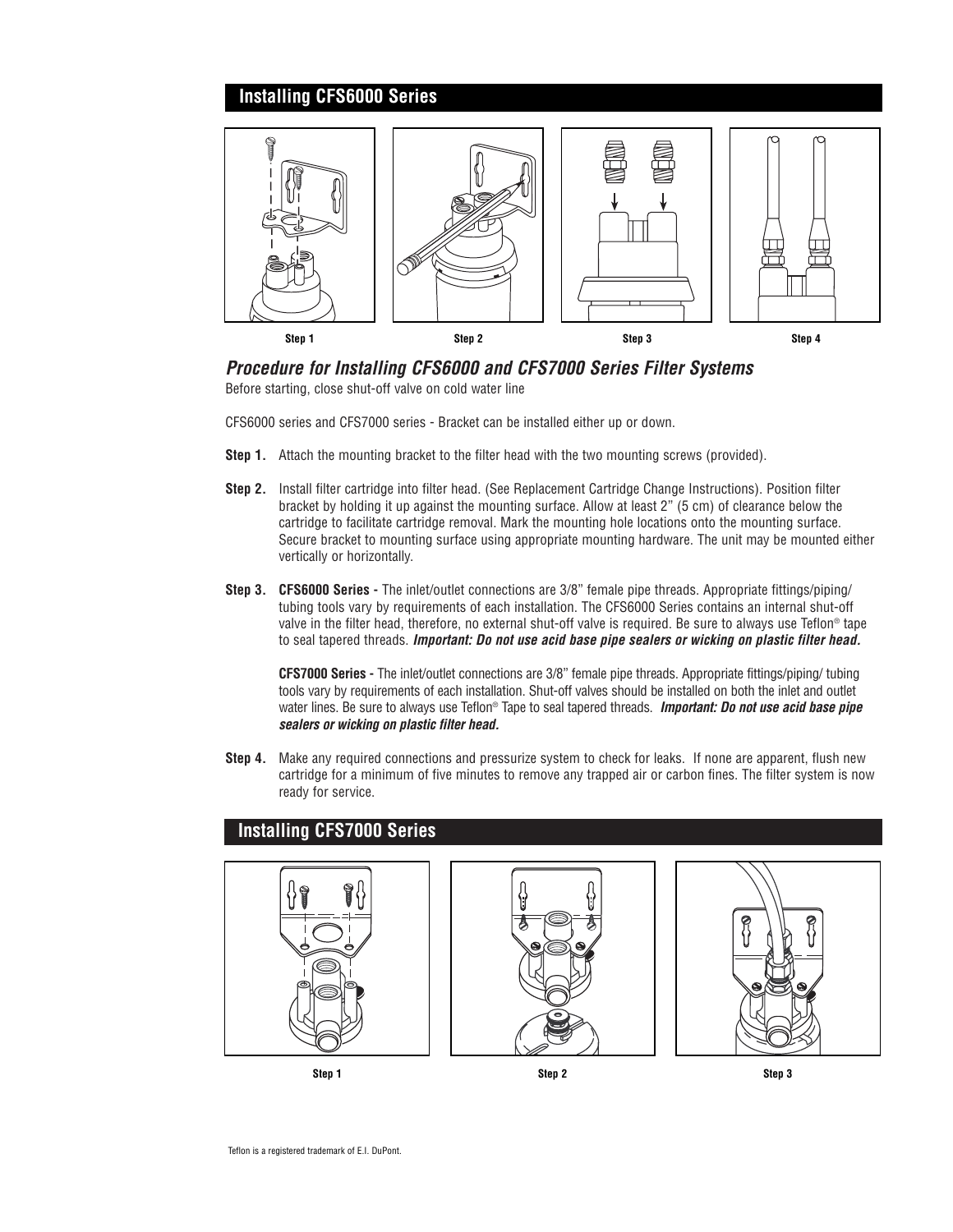### **Replacement Cartridge Change Instructions for CFS6000 and CFS7000 Series**

Replace cartridge when there is a decrease in water flow or when objectionable taste and/or odors return. It is recommended that the cartridge be changed at least every six months. Always have spare cartridges on hand.

### **Changing CFS6000 Series Cartridges**



#### **CFS6000 Series**

- **Step 1.** Turn cartridge slowly, approximately 90° to the left until it hits a stop and the slot on the cartridge lines up with the word "Off" on the head. At this position, the inlet and outlet ports have been closed and the filter's internal pressure has been relieved.
- **Step 2.** Pull used cartridge straight down and discard. **Note: There is a small amount of residual water drainage after pressure is relieved and during cartridge removal.**
- **Step 3.** Push new cartridge into head with slot on cartridge in line with the word "Off" on head. Top surface of cartridge will become flush with bottom of head when fully engaged. Turn cartridge approximately 90° to the right until it hits a stop. Flush new cartridge for a minimum of five minutes to remove any trapped air or carbon fines. The system is now ready for service.

#### **Changing CFS7000 Series Cartridges**



#### **CFS7000 Series**

- **Step 1.** Close shut-off valves on inlet and outlet lines to filter head.
- **Step 2.** Lift red knob upward and hold.
- **Step 3.** While holding red knob up, turn cartridge to the left while grasping cartridge securely. Pull cartridge straight down and discard. **Note: There is a small amount of residual water drainage after pressure is relieved and during cartridge removal.**
- **Step 4.** Align tabs of cartridge with head and insert new cartridge into head. Turn cartridge to the right until a clicking sound indicates the cartridge is properly engaged.
- **Step 5.** Place inlet and outlet shut-off valves in operating positions.
- **Step 6.** Flush new cartridge for a minimum of five minutes to remove trapped air and carbon fines. The system is now ready for service.